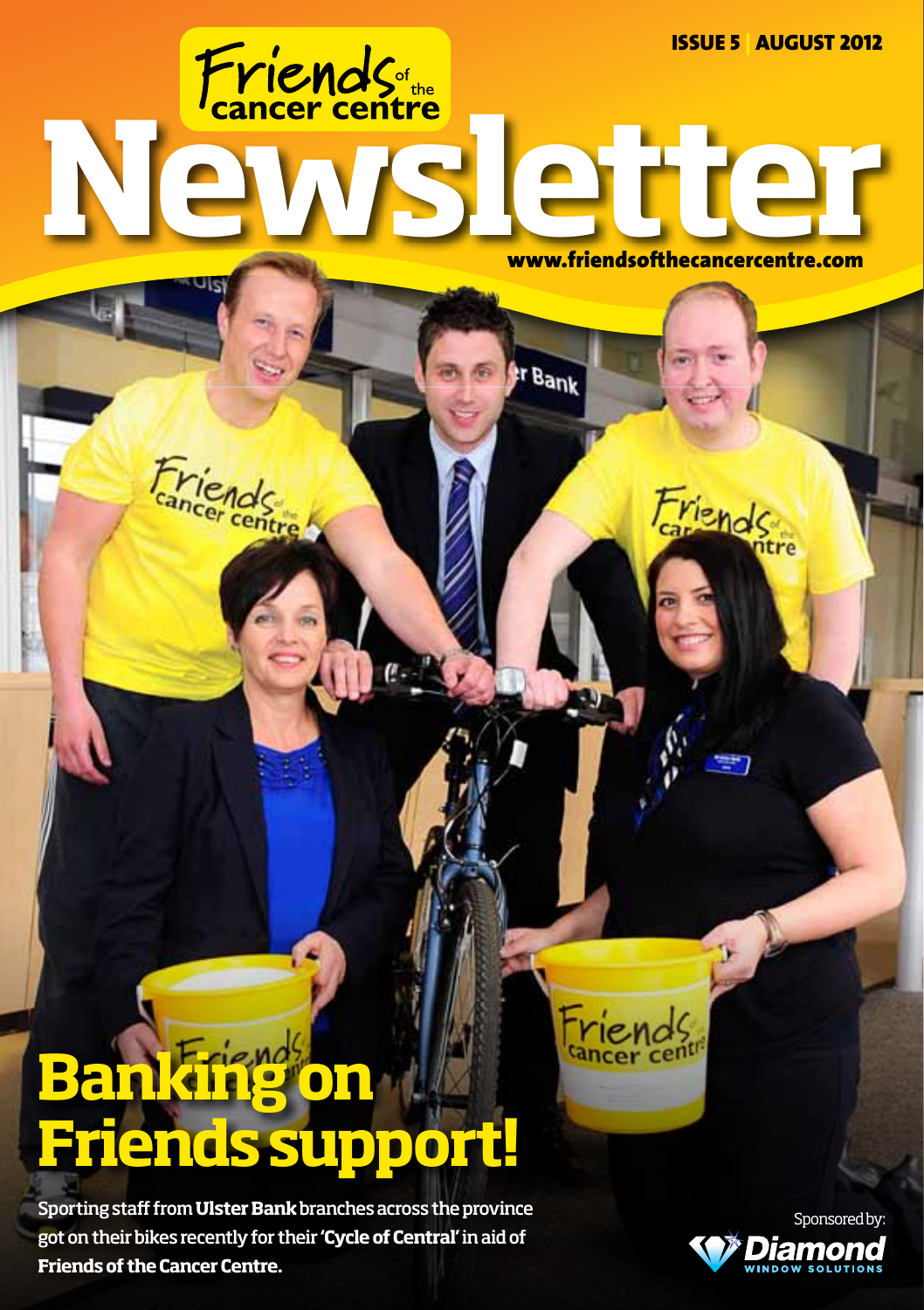

**Colleen Shaw**

s you take a look<br>through the page<br>of this magazine through the pages and you'll see evidence that kindness, generosity and community spirit are not only alive and well but are working in support of Friends of the Cancer Centre in virtually every corner of Northern Ireland. **Welcome**

*Hello and welcome to our latest edition of the 'Friends' newsletter, I hope you find it enjoyable and informative.*

We're delighted to take this opportunity to celebrate that spirit and showcase what our friends have achieved on behalf of cancer patients and their families.

Every aspect of our work relies entirely on voluntary donationsfrom securing ground-breaking and important new medical posts and funding vital research to paying for a vast range of patient comforts and buying equipment. That means we are totally dependent on our friends and they never let us

down. Your very kind donations have helped fund projects that make a real and meaningful difference, some of which are listed below.

If you aren't already helping us with donations or your time, we hope that what you read in these pages will encourage you to become a Friend of the Cancer Centre ….

bolleen Shaw

Colleen Shaw Director



## **Banking on Friends support!**

### Continued from front cover

Branch staff from Andersonstown Road branch, Antrim, Ballyclare, Boucher Road, Carrickfergus, Crumlin, Crumlin Road, Glengormley, Jordanstown, Larne, Monkstown, Newtownabbey and Randalstown came out from behind their counters to pedal a 60+ miles route on Saturday 9th June 2012 for Friends of the Cancer Centre. The cycle started from...and ended up at Glengormley. The 'Cycle of Central' was supported by colleagues and customers who helped to raise over £5,000 for the nominated charity of the 13 branches..



Martin Murphy, Branch Manager at 'Andytown' is the man who came up with the Grand Plan and is 'spokesman' for the team. He says, "Cycling



**Martin Murphy with some of his Cycle of Central team at Andersonstown Road branch, Belfast.**

around some of our branches to demonstrate our support for 'Friends' seemed like a good idea at the time and fellow managers and staff were quick to sign up for the venture. Then came the reality check as we all realised how much effort is actually needed to cover 63 miles on a bike!

"Friends is a great local cause! Together with the encouragement of really generous sponsorship from colleagues and customers, that was our incentive for going the extra mile."

Congratulating Team Ulster Bank and thanking them for their contribution,

Colleen Shaw, Director of Friends of the Cancer Centre, said, "We're delighted that local communities really got behind the team, giving them the 'push' they deserved to succeed with this great fund-raising challenge. It's fantastic to see the friendly face of a major local bank as its staff devote their time and energy to doing something practical – and hopefully fun – to support 'Friends'. It's great to know we can bank on their support!"



For a more detailed explanation of our projects, please visit our website **www.friendsofthecancercentre.com** For more information call us on **028 9069 9393** or visit **www.friendsofthecancercentre.com**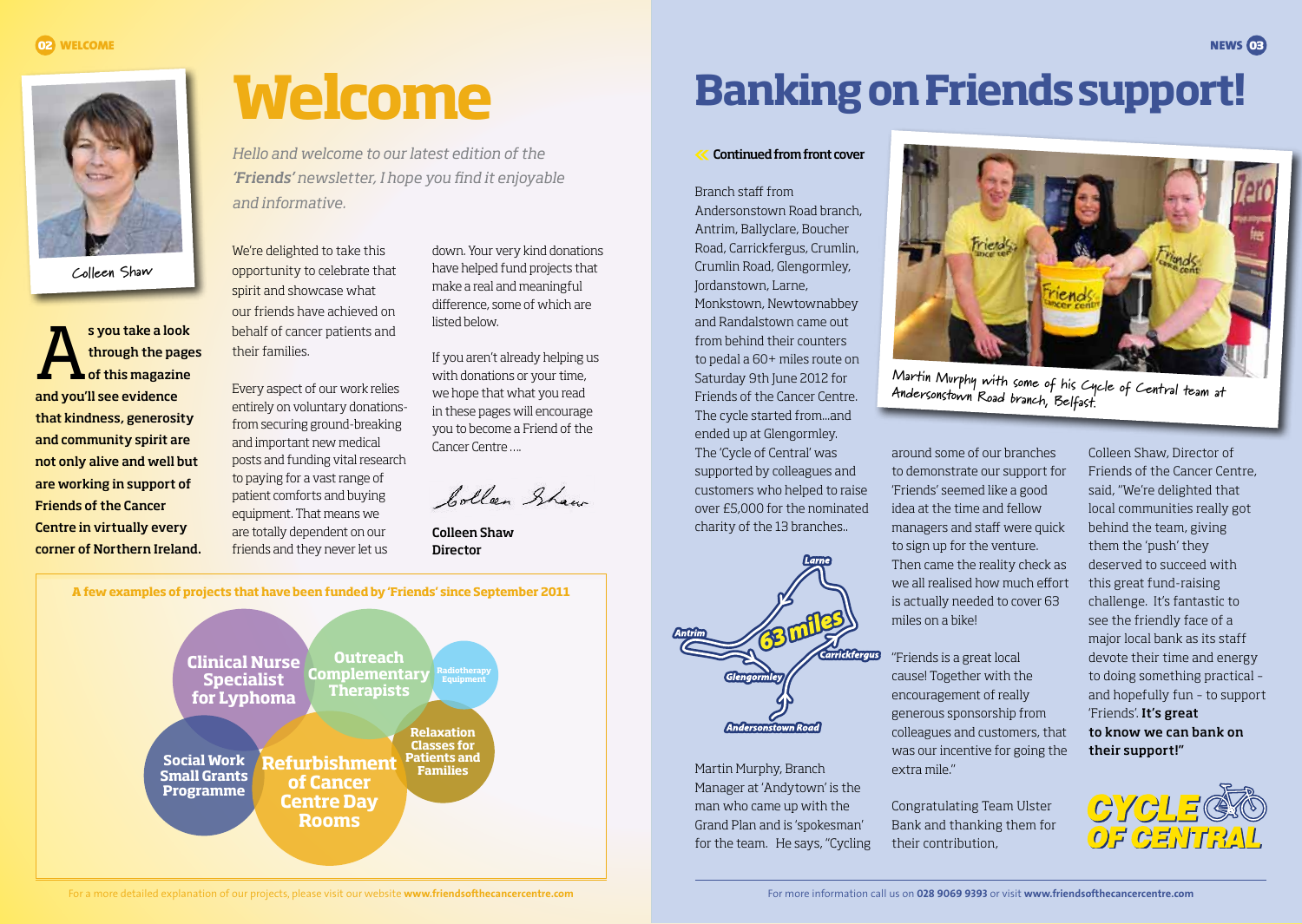## **Look what you've been doing…**

Congratulations and a mega 'Thank You' to our tireless supporters across the country. Judging from our happy snaps, variety really is the spice of life when it comes to successful fundraising.

All sorts of events from all sorts of people have kept the funds flowing and the spirits high. If you have an idea of your own that you'd like to try out, give us a call and we'll help

as much as we can to get your fundraising kick started!

Regrettably, we haven't the space here to feature every event but you can keep up to date with our fundraisers' functions at www.friendsofthecancercentre. com and in local press.

**Thank you everyone** – and keep up the great work!



**Friends and colleagues of the late Frank Bunting have raised over**  Friends and colleagues of the late trains burning.<br>E25k to date, by organising a 300 mile sponsored cycle from **Belfast to Killarney.**



**The boys of 8C in Christian Brothers School Belfast raised £500 at a sponsored walk.**





**Jenny Winning from Jordanstown raised £435 by taking part in the 2012 Larne Half Marathon.**



**organised since 2006.**



**Staff from M&S Malone raised £2,766 through a variety of social fundraising evenings in memory of their colleague Gurty Wilson.**



Students of the *modraising event.*<br>'Tek Me Out' fundraising event.



**Samantha McCosh from Kells organised a fundraising evening in Ballymena Golf Club and raised £4,400.**

**Ban & Restaurant** 

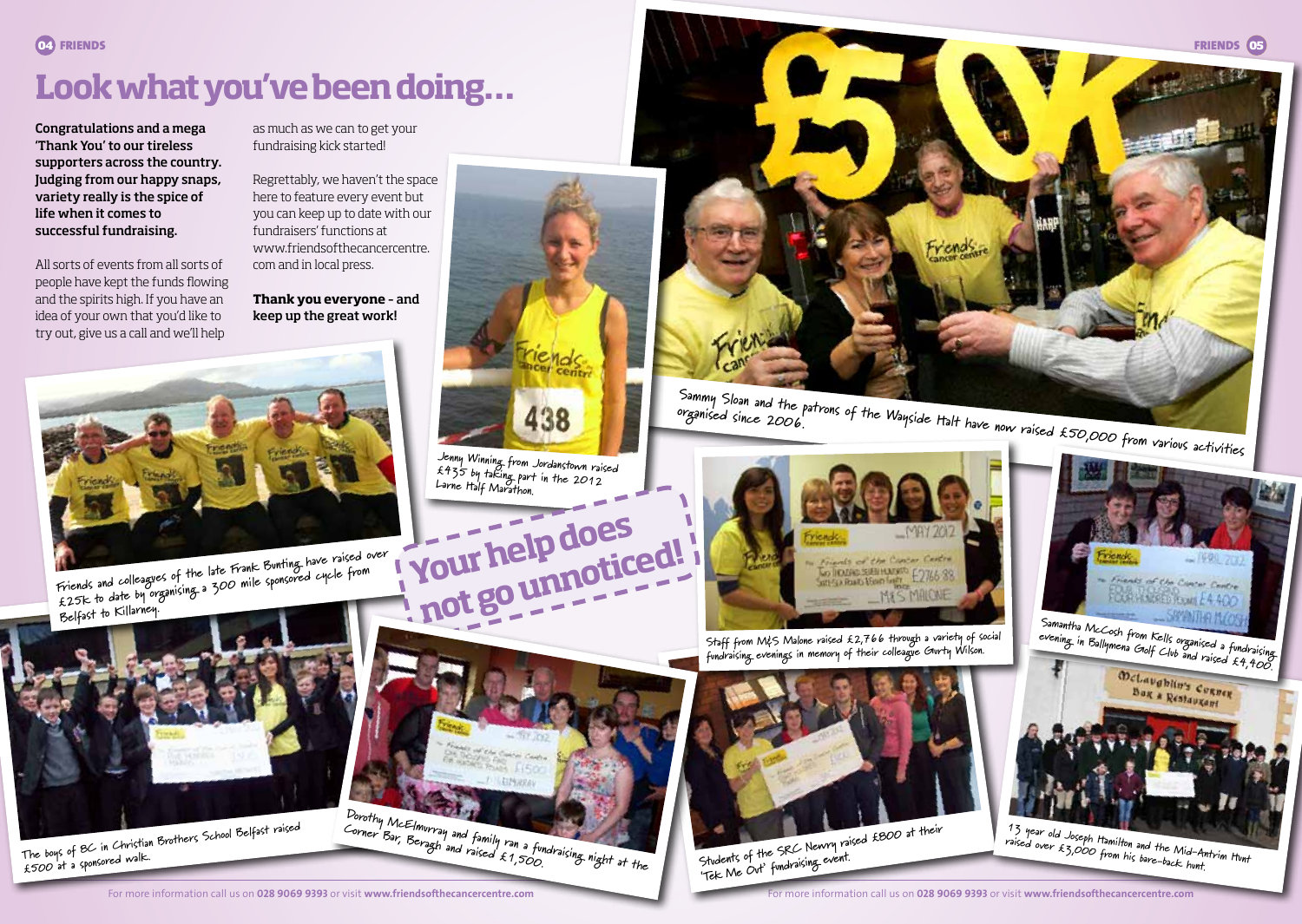**06** MAKING A DIFFERENCE HOW YOU CAN HELP **07**

# **A day in the life...**

*Dr Seamus McAleer is Clinical Director of the Northern Ireland Cancer Centre and a Trustee of Friends of the Cancer Centre. His 'typical day' shows how 'Friends' funding impacts on his work and patient care.*



### 8.00am

Catch up on calls and e-mails, then a meeting in Radiotherapy Treatment Planning...



### **10.00am**

Morning coffee, taken on the go as I sign a few cheques at the Friends of the Cancer Centre office for various projects including our Social Work Fund – small grants that make big differences.

1515

### **10.30am**

Time for a ward round. On occasion I find my patients in either of the 5 Day Rooms recently refurbished by 'Friends'.



### **4.00pm**

End the working day with another ward round. Many patients may have benefitted from bedside Complementary Therapies or have made appointments to attend relaxation classes at the Macmillan Information and Support Centre – great initiatives from 'Friends'.



 $\blacktriangleright$  1.00pm Grab a quick bite to eat and then

begin an afternoon of appointments with patients. I suggest to a few that staying with a family member at Glenview (supported by 'Friends') might be easier than travelling long distances each day during their programme of treatment.

6.30pm Leave the hospital and head home to relax and enjoy my family.



### $\blacktriangleright$  Evening

In my spare time I am an active fundraiser for the charity and, together with colleagues in the Cancer Centre, we have raised over £40k in our recent Climb Every Mountain cycle challenge across the Pyrenees. I try to get on the bike as often as I can. Must keep my strength up for our next fundraising challenge in 2013!



# **Celebrate good times!**

*Giving in Celebration is a simple, personal and uniquely thoughtful way to mark special days in special ways.*

### Why not celebrate the memorable milestones of life with a lasting tribute?

- Instead of accumulating gifts, consider asking friends and family to make a donation to Friends of the Cancer Centre in your name.
- Rather than place party favours on tables, think of leaving a little card telling friends and family that you have made a donation in lieu.



### challenge others to join in a Friends of the Cancer Centre special event?

• Instead of a party, why not

Don't just celebrate with friends, celebrate FOR friends. Celebratory giving is the perfect way to show your support for Friends of the Cancer Centre.

For more information contact Kelly on 028 90699 393 or email kelly. donnelly@belfastrust.hscni.net



Making a donation to Friends of the Cancer Centre couldn't be easier! JustTextGiving by Vodafone makes giving to charity simple, convenient and spontaneous.

All you need to do is text FOCC01 plus the amount you'd like to donate to 70070. E.g. 'FOCC01 £5'. You'll receive a near-instant (and sincere!) thank you and, if you respond to our invitation to Gift Aid your donation we can claim an extra 25% … at no cost to you!

All text donations are free and won't come out of any inclusive texts you have as part of your price plan - even if you're not with Vodafone.

It's instant and convenient but, best of all, every penny you donate using JustTextGiving by Vodafone comes to us.